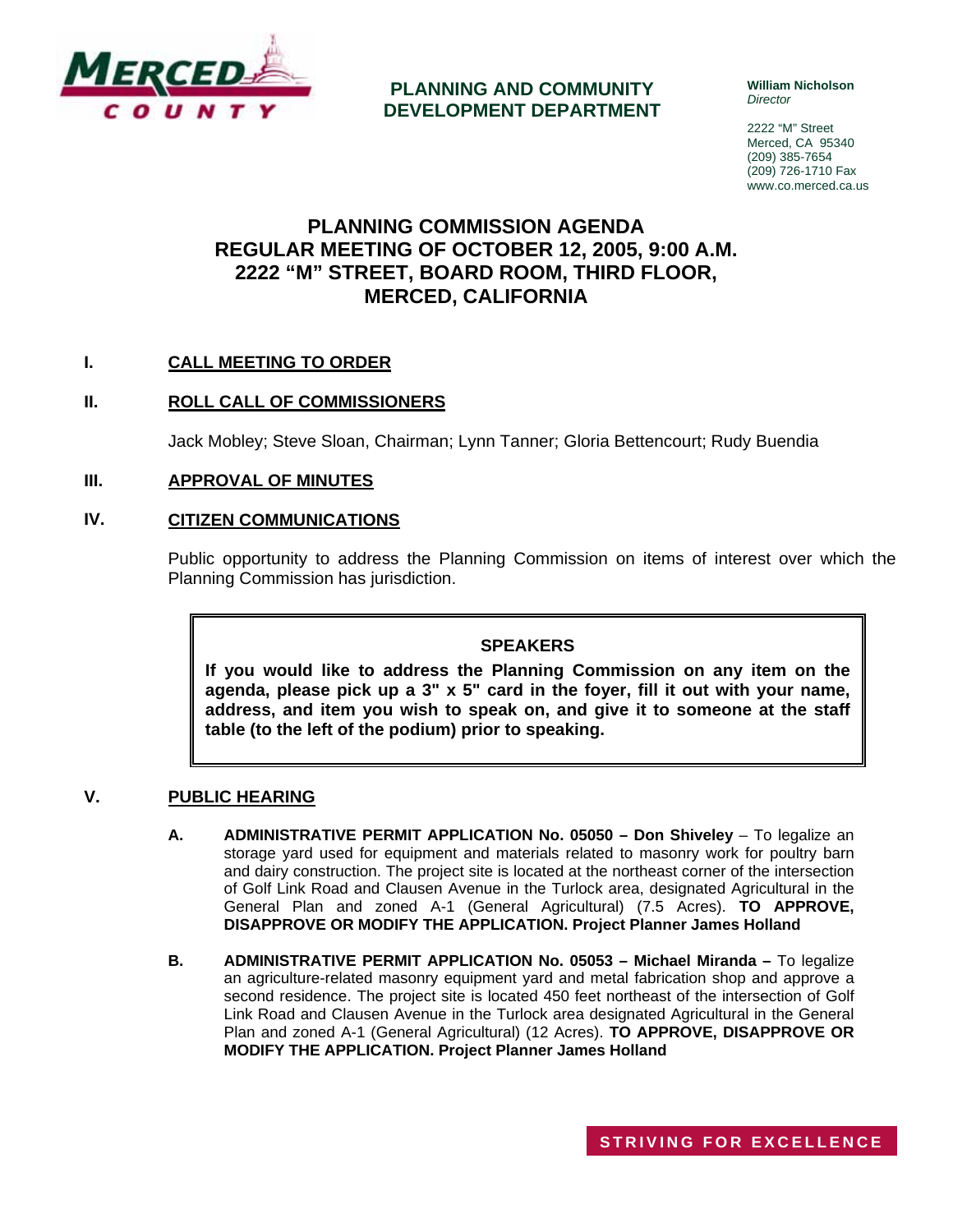- **C. MINOR SUBDIVISION APPLICATION No. 05052 Jayne Sorensen** To divide 80 acres into four parcels of 20 acres each. The project is located at the southeast corner of Tahoe Street and Thornton Road in the Merced area. The project site is designated Agricultural in the General Plan and zoned A-1 (General Agricultural). **TO APPROVE, DISAPPROVE OR MODIFY THE APPLICATION. Project Planner Dave Gilbert**
- **D. CONDITIONAL USE PERMIT APPLICATION No. 05018 Fred Oliveira** To permit a second residence for a family member and three residences for agricultural employees. The project is located at the southwest corner of Eucalyptus Avenue and Swift Avenue in the Dos Palos area. The project site is designated Agricultural in the General Plan and zoned A-1 (General Agricultural) (750 acres). **TO APPROVE, DISAPPROVE OR MODIFY THE APPLICATION. Project Planner Dave Gilbert**
- **VI. CORRESPONDENCE**
- **VII. GENERAL BUSINESS**
- **VIII. DIRECTOR'S REPORT**

## **IX. ADJOURNMENT**

#### **APPEALS**

Any person may appeal any action of the Planning Director or Planning Commission within five (5) calendar days after the day the action is made. [Within ten (10) calendar days of action on subdivisions]. The deadline for appeals of Planning Commission actions, excluding subdivisions, is 5:00 p.m. on the Monday following the Planning Commission meeting. Please note that appeals may not be submitted on days that the County is officially closed.

Appeals of Planning Director's actions may be filed with the Planning Department and appeals of Planning Commission actions may be filed with the Clerk of the Board of Supervisors. Appeals must state appellant's name, action appealed and reasons for appeal. A filing fee set by Resolution of the Board of Supervisors must be submitted with the written appeal.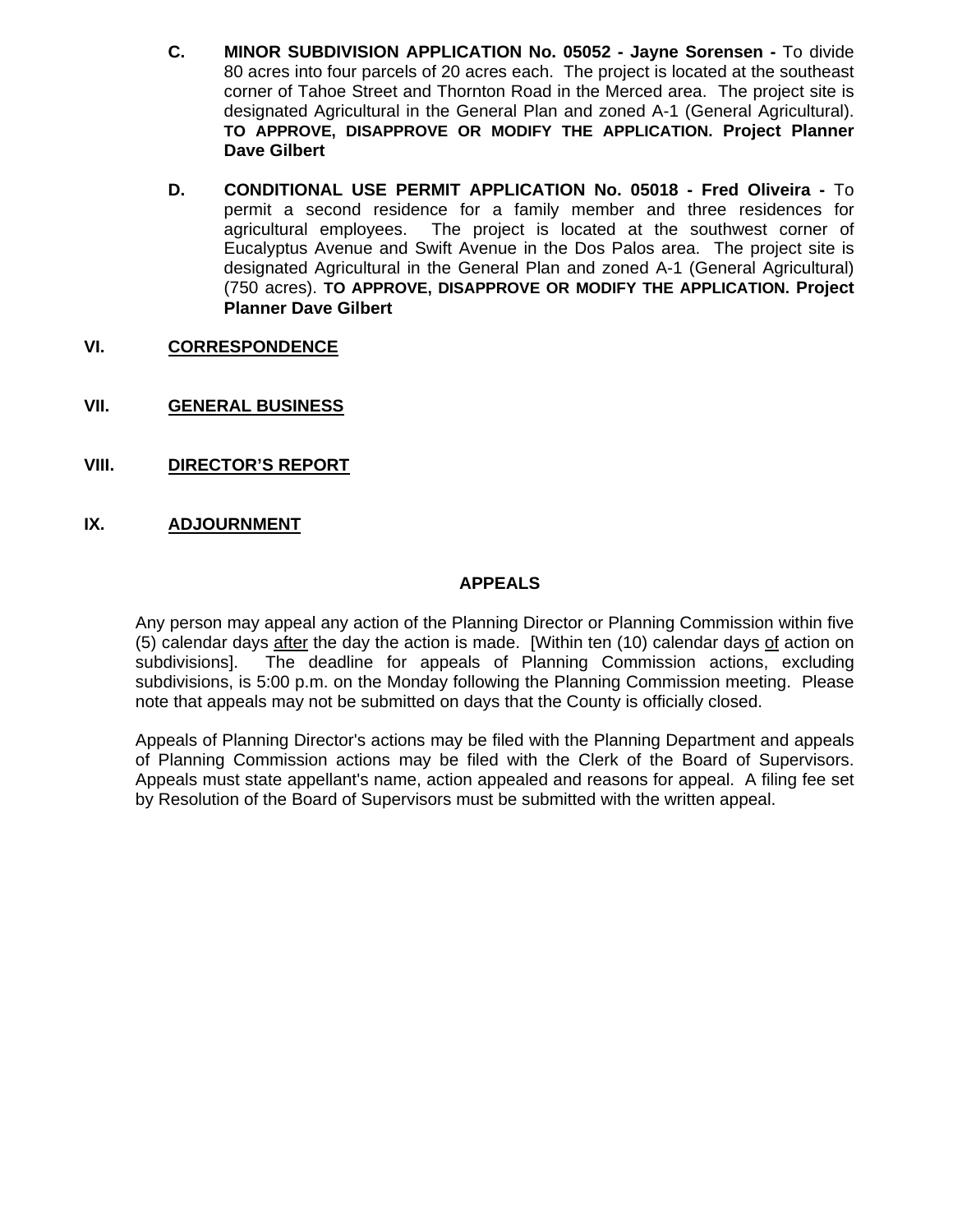# **MERCED COUNTY PLANNING COMMISSION MINUTES FOR MEETING OF OCTOBER 12, 2005**

A recording on tape and original minutes (for reference purposes only) of the Merced County Planning Commission meeting of October 12, 2005, are available in the Merced County Planning and Community Development Department, 2222 "M" Street, Second Floor, Merced, California.

## **I. CALL MEETING TO ORDER**

The regularly scheduled meeting of the Merced County Planning Commission was called to order at 9:10 a.m., on October 12, 2005, in the Board Chambers located at 2222 "M" Street, Third Floor, Merced, California.

## **II. ROLL CALL OF COMMISSIONERS**

| <b>Commissioners Present:</b> | <b>Commissioner Jack Mobley</b><br><b>Commissioner Lynn Tanner</b><br><b>Commissioner Gloria Bettencourt</b> |
|-------------------------------|--------------------------------------------------------------------------------------------------------------|
| <b>Staff Present:</b>         | William Nicholson, Planning and Community Development<br>Director<br>Kim Lewallen, Recording Secretary       |
| Legal Staff:                  | Ruben Castillo, County Counsel                                                                               |
| <b>Commissioners Absent:</b>  | <b>Commissioner Steve Sloan-Chairman</b><br>Commissioner Rudy Buendia                                        |

## **III. APPROVAL OF MINUTES**

**M/S MOBLEY – BETTENCOURT, AND CARRIED BY A VOTE OF 3 - 0, THE PLANNING COMMISSION APPROVED THE MINUTES OF SEPTEMBER 14, 2005 AND SEPTEMBER 28, 2005.**

## **IV. CITIZEN COMMUNICATIONS**

None

## **V. PUBLIC HEARINGS**

**A. ADMINISTRATIVE PERMIT APPLICATION No. 05050 – Don Shiveley** – To legalize an storage yard used for equipment and materials related to masonry work for poultry barn and dairy construction. The project site is located at the northeast corner of the intersection of Golf Link Road and Clausen Avenue in the Turlock area, designated Agricultural in the General Plan and zoned A-1 (General Agricultural) (7.5 Acres). **TO APPROVE, DISAPPROVE OR MODIFY THE APPLICATION. Project Planner James Holland** 

**This item has been continued to the October 26, 2005 meeting.** 

**B. ADMINISTRATIVE PERMIT APPLICATION No. 05053 – Michael Miranda –** To legalize an agriculture-related masonry equipment yard and metal fabrication shop and approve a second residence. The project site is located 450 feet northeast of the intersection of Golf Link Road and Clausen Avenue in the Turlock area designated Agricultural in the General Plan and zoned A-1 (General Agricultural) (12 Acres). **TO APPROVE, DISAPPROVE OR MODIFY THE APPLICATION. Project Planner James Holland**